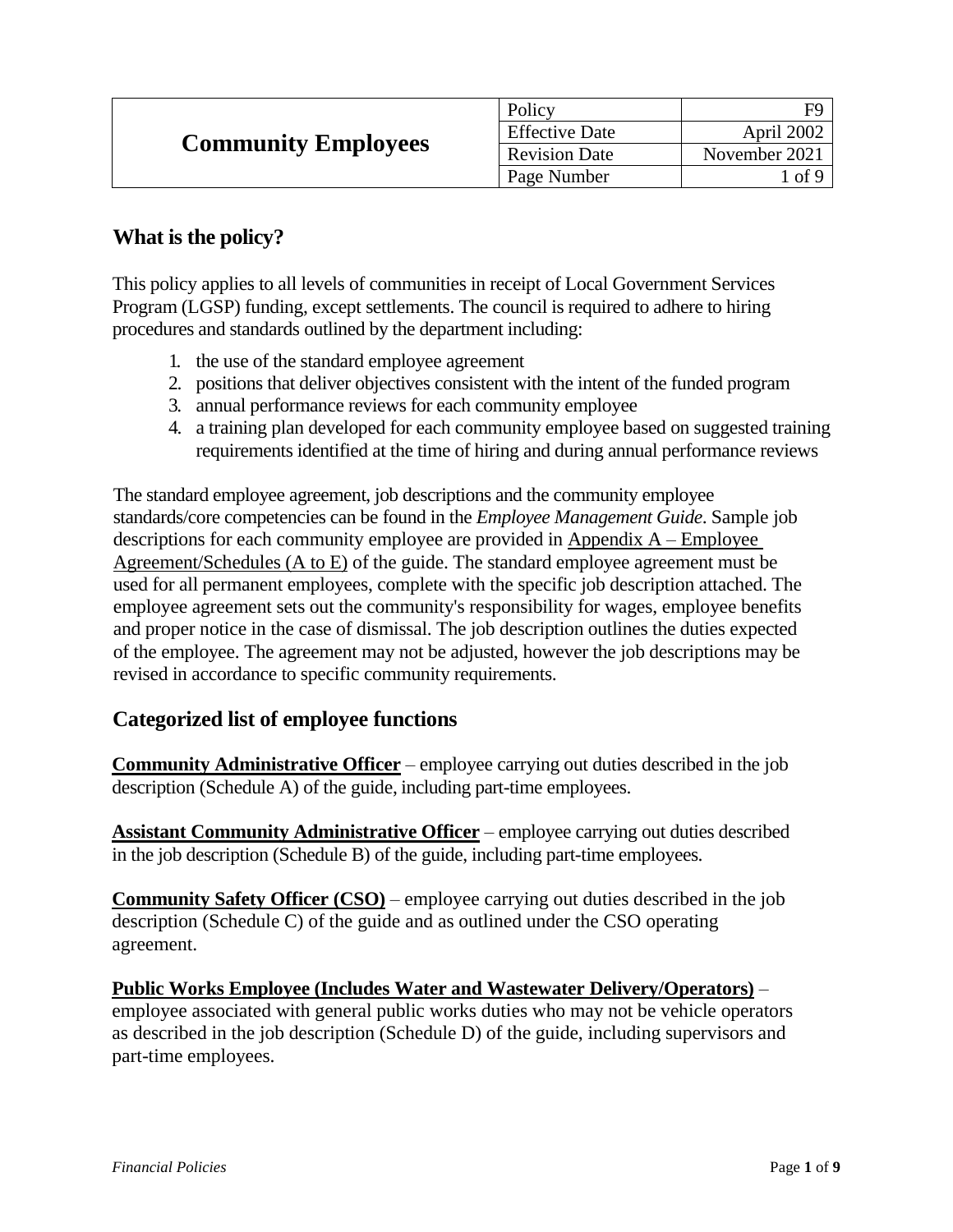**Recreation Director** – employee carrying out duties described in the job description (Schedule E) of the guide, including part-time employees.

**Casual Employee** – employee hired from time to time to carry out various duties on a short-term basis.

# **Intent of programs**

### **Community Administrative Officer/Assistant Community Administrative Officer**

The department may supply funding to communities to ensure certain duties as outlined are met. The community administrative officer is responsible for the daily community financial record keeping ensuring department policies are followed and records are complete and available for audit purposes.

### **Community Safety Officer**

Based on need, the department may supply funding to communities for protective services. This program is crime prevention focused as opposed to law enforcement. The authority for a community to operate this program is as provided under The Police Services Act section 77.3.

### **Public Works Employee (Includes Water and Wastewater Delivery/Operators)**

Due to the different needs of communities, a variety of job functions as outlined are required to be met depending on the infrastructure in each community and as determined from the maintenance cost analysis (see Policy F1 Funding Formula Overview). This program ensures environmental health regulations are met and infrastructure care through adequate preventative maintenance.

#### **Community Recreation and Wellness**

This program responds to identified community recreation and wellness needs and improves the quality of life in communities through the increase of community participation in positive leisure.

## **General guidelines for hiring or replacing employees**

Special procedures must be followed when hiring community safety officers and recreation directors (see Policy G6 Criminal Record and Child Abuse Registry Checks).

Part-time employees are to be paid the equivalent rate defined herein for the number of hours worked per week.

Holiday and sick leave benefits outlined in the agreement are pro-rated to the number of hours worked.

The initial salary is based upon the new employee's skill level. Employees that do not demonstrate the required skills during the hiring process should be considered as a trainee for one year. Salary increases must be budgeted.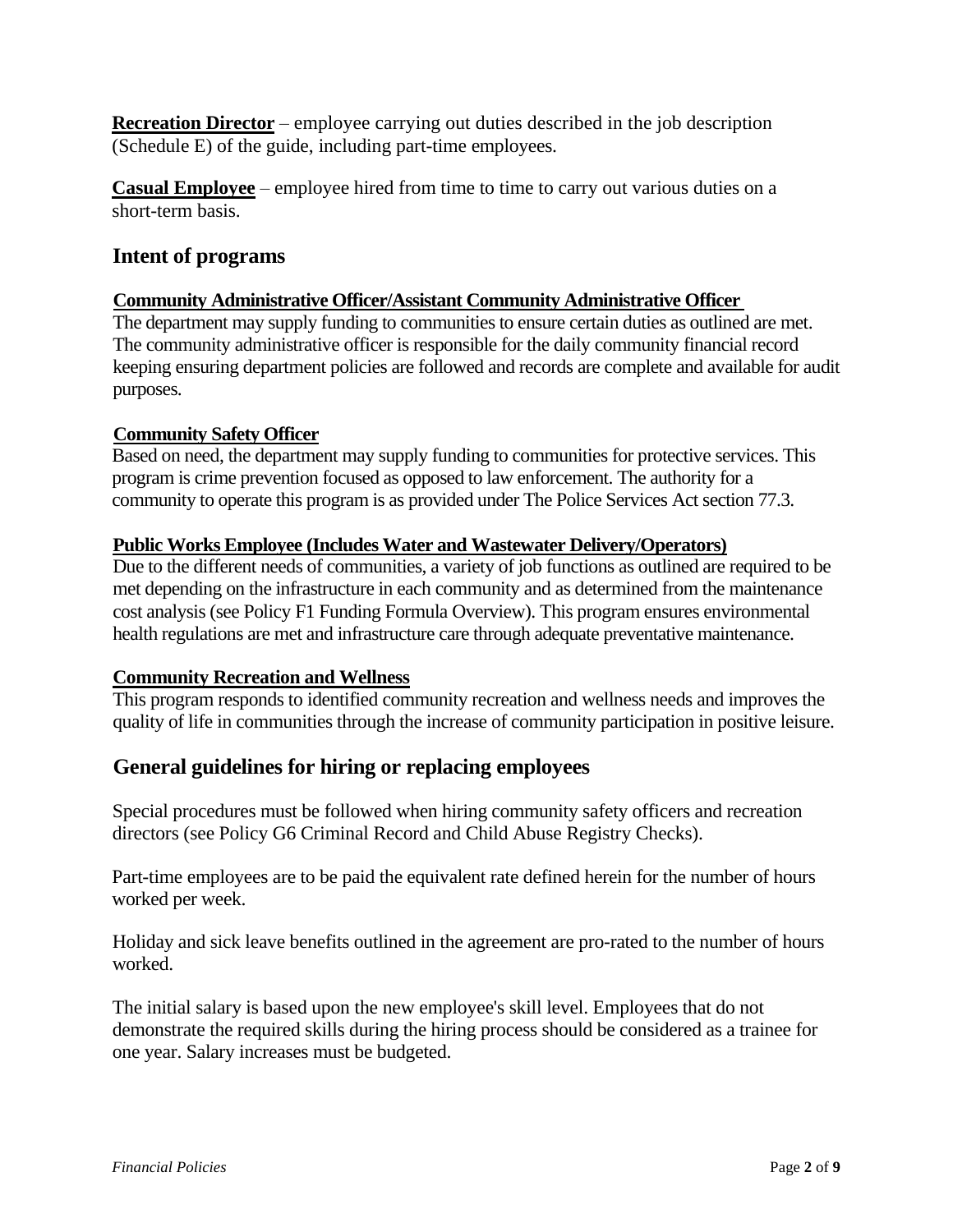# **Community responsibilities**

- The council must follow an effective hiring procedure, which includes assessing the applicant's skills against the established criteria for the position.
- The council may use the community employee standards/core competencies to assess current employee training requirements or when hiring new employees.
- Where an employee's rate is higher than outlined in the specific category, the employee's hourly rate should be frozen (red circled) until the schedule reflects an increase.
- The council must ensure the standard employee agreement is completed upon hiring and employees fulfill requirements as per the standard employee agreement.
- Employee dismissals must be reported to the department immediately, so proper notice and benefits procedures are applied.
- If employee wages are not at the levels stated in the policy, the department can request council to return the excess wage funds. (Government allocated funds to bring community employee wages up to par with other municipalities and/or other equivalent duties/functions; and furthermore, government directed the department to ensure that all community wage funding be used to bring community employee wages up to par.)

## **Other information**

The employee salary scale, LGSP funded positions, wage supplement, bi-weekly northern remoteness allowance schedule and funding principles followed for bi-weekly northern remoteness allowance that follow are applicable only to the funded positions under the LGSP funding criteria.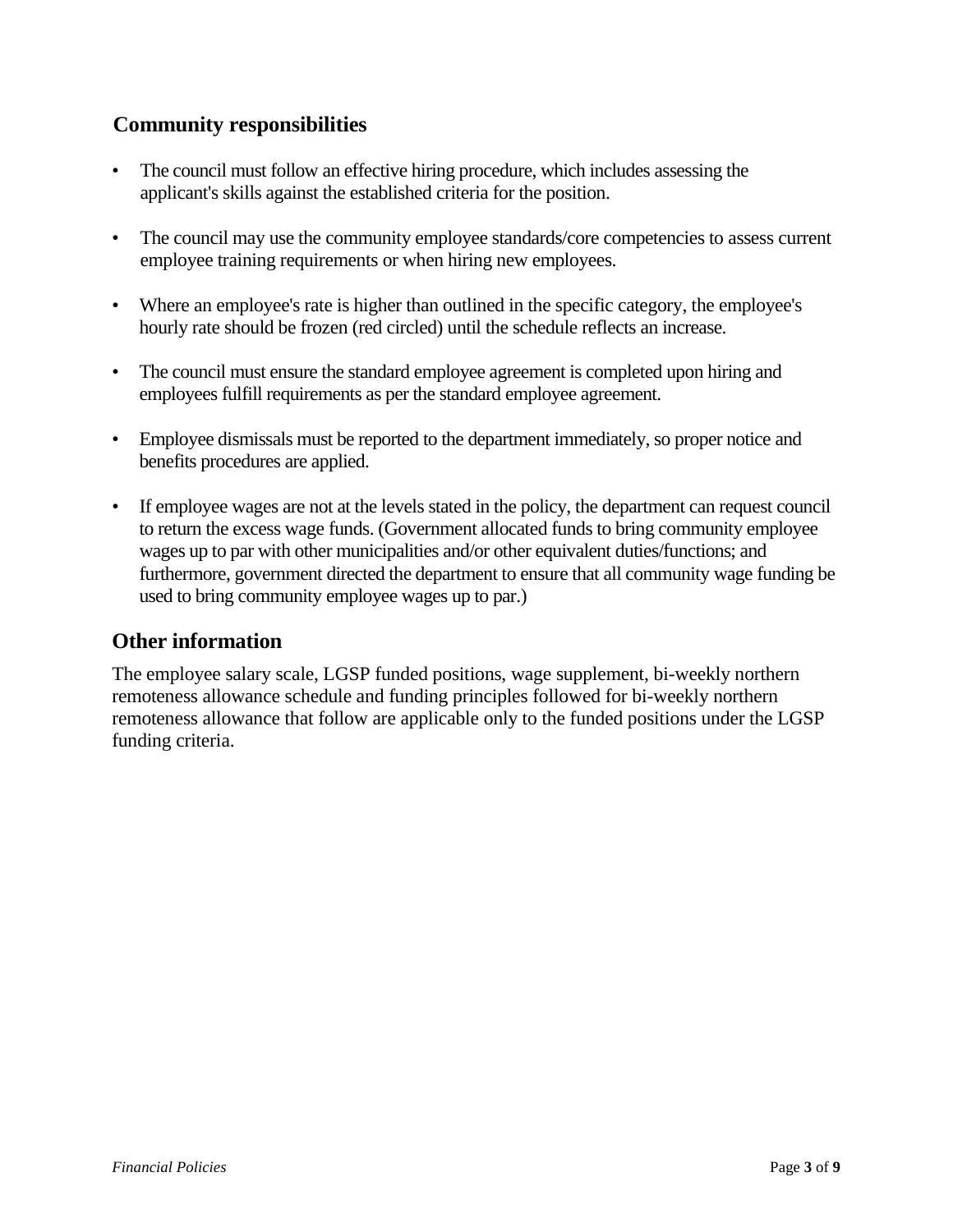### **Employee Salary Scale**

|                                 | Level I                                                  | Level $\Pi$ | Level III | Level IV | Level V | Level VI  |
|---------------------------------|----------------------------------------------------------|-------------|-----------|----------|---------|-----------|
| <b>Community Administrative</b> | \$18.45                                                  | \$18.73     | \$19.51   | \$21.62  | \$23.73 | \$24.38   |
| Officer (CAO)                   |                                                          |             |           |          |         | $$24.87*$ |
| <b>Assistant CAO</b>            | \$14.65                                                  | \$15.71     | \$16.77   | \$17.29  | \$17.82 | \$18.31   |
|                                 |                                                          |             |           |          |         | $$18.68*$ |
| <b>Public Works Employee</b>    | \$15.71                                                  | \$16.77     | \$18.88   | \$19.93  | \$20.99 | \$21.57   |
|                                 |                                                          |             |           |          |         | $$22*$    |
| <b>Recreation Director</b>      | \$15.74                                                  | \$16.80     | \$17.86   | \$18.38  | \$18.91 | \$19.43   |
|                                 |                                                          |             |           |          |         | $$19.82*$ |
| <b>Community Safety Officer</b> | \$17.86                                                  | \$18.43     | \$19      | \$19.57  | \$20.14 | \$20.70   |
| (effective June 3, 2016)        |                                                          |             |           |          |         | $$21.11*$ |
| Casual Employee                 | Cannot be paid less than the minimum wage rate as set by |             |           |          |         |           |
|                                 | Manitoba's Employment Standards Code                     |             |           |          |         |           |

*\*2% long service step (LSS) rate applicable to employees with 20+ years of service*

These rates DO NOT include any amount to cover employer costs. For LGSP funded positions (see table on next page), the formula adds 15 per cent on top of the highest salary rate in the scale (or LSS, if eligible) to cover employer costs for public works employee(s), recreation director and community safety officer. The community is funded on that basis. Administrative wages are not funded on that basis (see Policy F1 Funding Formula Overview).

For LGSP funded positions, council must pay the LSS rate where the employee has 20+ years of service. For LGSP funded positions not being paid at the highest salary rate, council must apply the cost of living increase (in applicable years) for the designated position effective April 1. Council has the discretion to offer new employees a salary rate based on qualifications and experience and provide increments based on their annual performance appraisal. There is an option to hire an underfill for a LGSP funded position, but council must bring the employee up to the minimum pay scale amount within one year and the next salary rate each year following until the highest salary rate has been reached. Council is responsible for determining the hourly rate of pay for those employees not in the LGSP funded positions.

In addition to the regular public works salary, an amount for water and wastewater certification/training supplement is funded separately. Council must increase the designated public works employee salary by \$0.65 per hour as each level of required certification is achieved and registered with the Office of Drinking Water, if not currently in the pay scale, up to a maximum \$3.90 per hour. The public works employee is to achieve the certification level required to operate the water and wastewater systems in the community (see Appendix Fl-D Water and Wastewater Schedule).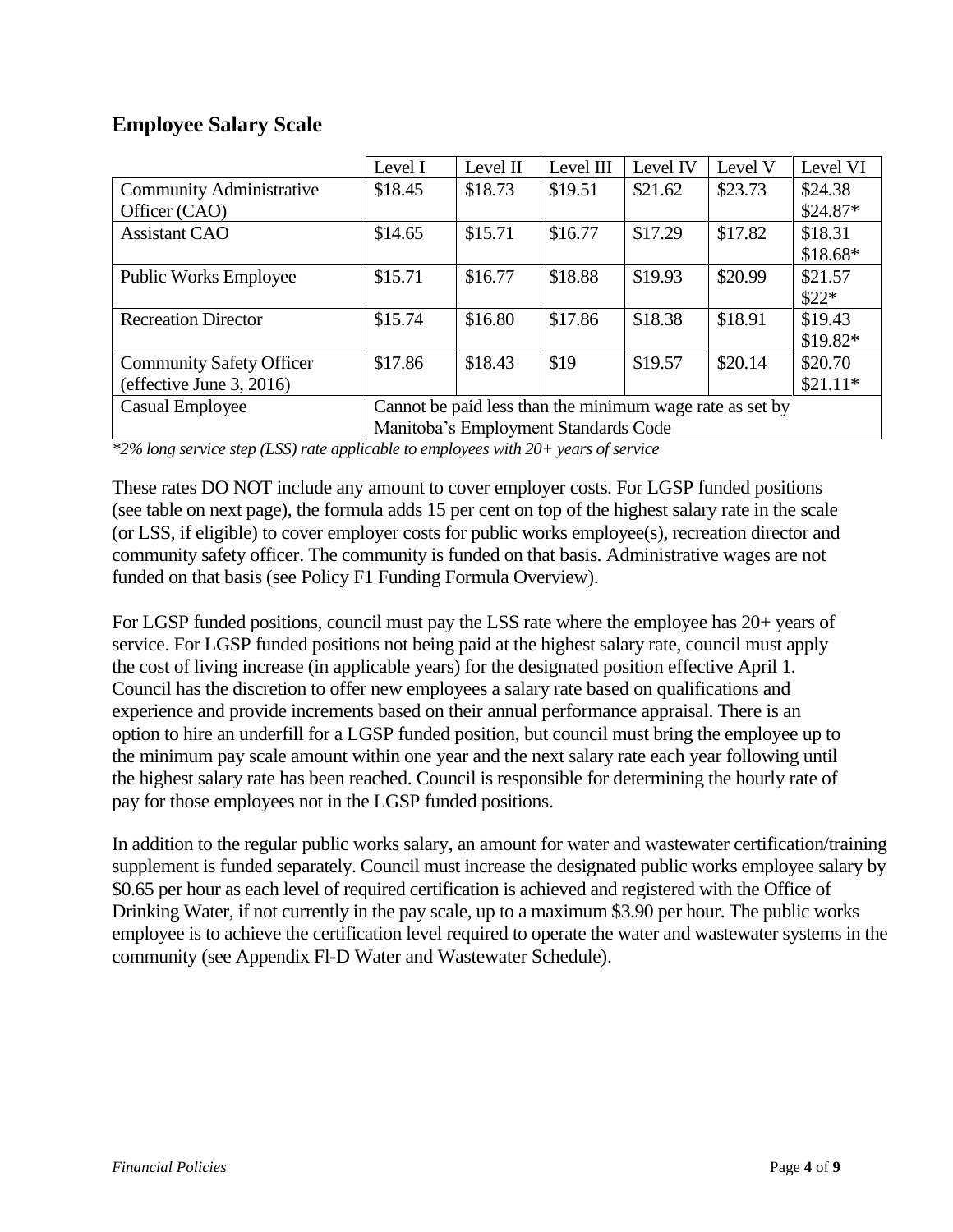# **LGSP Funded Positions**

|                          | <b>Administration</b> |                         |                   |                         |
|--------------------------|-----------------------|-------------------------|-------------------|-------------------------|
|                          | (Funded for wage      | <b>Public Works</b>     | <b>Recreation</b> | <b>Community Safety</b> |
| Community                | supplement only)      | <b>Employee(s)</b>      | <b>Director</b>   | <b>Officer</b>          |
| <b>Barrows</b>           | 1                     | 1.5                     | $\boldsymbol{0}$  | 1                       |
| <b>Berens River</b>      | 0.5                   | 1.5                     | $\boldsymbol{0}$  | $\boldsymbol{0}$        |
| <b>Bissett</b>           | $0.5$ <sup>LSS</sup>  | 1                       | $\overline{0}$    | $\boldsymbol{0}$        |
| <b>Brochet</b>           | 1                     | 0.5                     | $\boldsymbol{0}$  | 1                       |
| Camperville              | $\overline{2}$        | 2                       | 1                 | $1$ LSS                 |
| Cormorant                | 1                     | $\overline{2}$          | $\mathbf{1}$      | $\mathbf{1}$            |
| <b>Crane River</b>       | $0.5$ <sup>LSS</sup>  |                         | $\mathbf{1}$      | 1                       |
| <b>Cross Lake</b>        | $2^{(1}$ LSS)         | $1.5^{(1 \text{ LSS})}$ | $\mathbf{1}$      | $\boldsymbol{0}$        |
| Dallas/Red Rose          | $\overline{0.5}$      | Not applicable*         | $\overline{0}$    | $\overline{0}$          |
| Dauphin River            | 0.5                   | Not applicable*         | $\boldsymbol{0}$  | $\mathbf{0}$            |
| Dawson Bay               | 0.5                   | Not applicable*         | $\boldsymbol{0}$  | $\boldsymbol{0}$        |
| Duck Bay                 | $\overline{c}$        | 1.5                     | $\mathbf{1}$      | $\mathbf{1}$            |
| Easterville              | 1                     |                         | $\boldsymbol{0}$  | $\boldsymbol{0}$        |
| <b>Fisher Bay</b>        | 0.5                   | Not applicable*         | $\boldsymbol{0}$  | $\boldsymbol{0}$        |
| <b>Gods Lake Narrows</b> | 0.5                   | $1$ LSS                 | $\boldsymbol{0}$  | $\boldsymbol{0}$        |
| Harwill                  | 0.5                   | Not applicable*         | $\boldsymbol{0}$  | $\boldsymbol{0}$        |
| Homebrook                | 0.5                   | Not applicable*         | $\boldsymbol{0}$  | $\boldsymbol{0}$        |
| <b>Island Lake</b>       | 1 LSS                 |                         | $\boldsymbol{0}$  | $\boldsymbol{0}$        |
| Mallard                  | 1                     | 1                       | $\boldsymbol{0}$  | $\boldsymbol{0}$        |
| Manigotagan              | $\mathbf{1}$          | 1                       | $\boldsymbol{0}$  | $\mathbf{1}$            |
| <b>Matheson Island</b>   | 1                     |                         | $\boldsymbol{0}$  | $\overline{0}$          |
| <b>Meadow Portage</b>    | 0.5                   | 0.5                     | $\boldsymbol{0}$  | $\boldsymbol{0}$        |
| Moose Lake               | 1                     | 1.5                     | $\boldsymbol{0}$  | $\boldsymbol{0}$        |
| <b>Nelson House</b>      | 0.5                   | 0.5                     | $\boldsymbol{0}$  | $\boldsymbol{0}$        |
| Norway House             | $\overline{c}$        | 4.5                     | $\mathbf{1}$      | $\boldsymbol{0}$        |
| Pelican Rapids           | 1                     | 1                       | $\boldsymbol{0}$  | 1                       |
| Pikwitonei               | 0.5                   | 0.5                     | $\boldsymbol{0}$  | $\overline{0}$          |
| Pine Dock                | 0.5                   | 1.5                     | $\overline{0}$    | $\boldsymbol{0}$        |
| Rock Ridge               | 0.5                   | Not applicable*         | $\boldsymbol{0}$  | $\boldsymbol{0}$        |
| Seymourville             | $\mathbf 1$           | $\mathbf{1}$            | $\boldsymbol{0}$  | $\boldsymbol{0}$        |
| Sherridon                | 1                     | 1.5                     | $\overline{0}$    | $\boldsymbol{0}$        |
| Spence Lake              | 0.5                   | Not applicable*         | $\boldsymbol{0}$  | $\boldsymbol{0}$        |
| <b>Thicket Portage</b>   | 1                     | 1                       | $\boldsymbol{0}$  | $\mathbf{1}$            |
| Wabowden                 | $\overline{c}$        | $\overline{2}$          | $\mathbf{1}$      | $\boldsymbol{0}$        |
| Waterhen                 | $\mathbf{1}$          | 1.5                     | $\boldsymbol{0}$  | $1$ LSS                 |

\* due to public works funded for contract labour at a rate of \$18.262 per hour

LSS indicates employee in the LGSP funded position has 20+ years of service

The Administration column reflects those communities funded for the administrative wage supplement based on the approved wage increases (2 represents a CAO and assistant CAO). Contract labour was not part of the approved employee wage rate increases.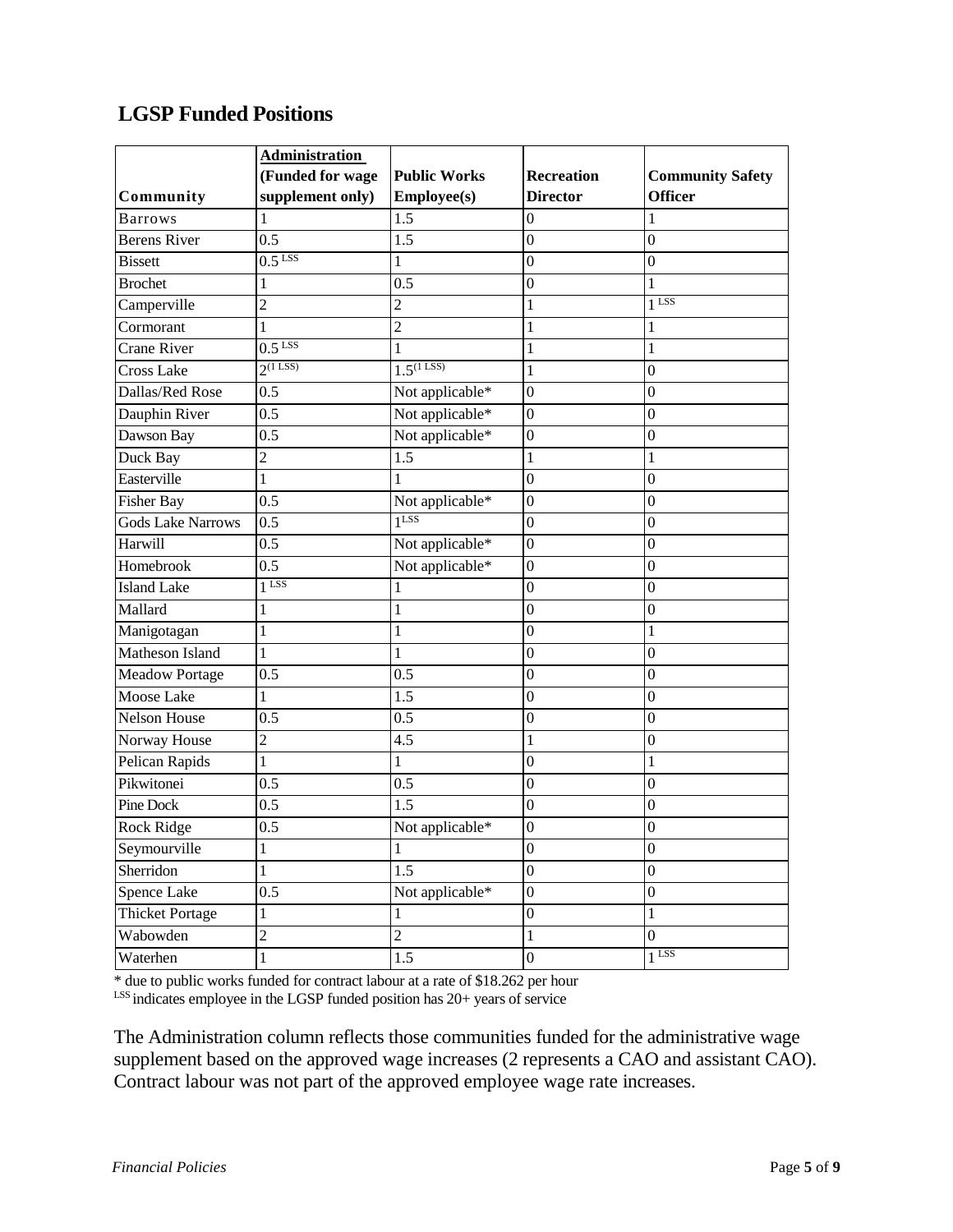# **Wage Supplement**

#### **Administrative**

Based on an administrative salary rate increase for the CAO and an assistant CAO (where number of employees is greater than 1) provided as a wage supplement. The  $*$  indicates deemed employment status and position designation for funding purposes.

| Community                | # of Employees        | <b>Employment Status*</b> | <b>Supplement</b> |  |
|--------------------------|-----------------------|---------------------------|-------------------|--|
| <b>Barrows</b>           | $\mathbf{1}$          | Full-time                 | \$18,897          |  |
| <b>Berens River</b>      | $\overline{0.5}$      | Part-time                 | \$9,448           |  |
| <b>Bissett</b>           | 1 <sub>LSS</sub>      | Part-time                 | \$10,034          |  |
| <b>Brochet</b>           | 1                     | Full-time                 | \$18,897          |  |
| Camperville              | $\overline{c}$        | Full-time                 | \$31,866          |  |
| Cormorant                | $\mathbf{1}$          | Full-time                 | \$18,897          |  |
| Crane River              | 1 <sup>LSS</sup>      | Part-time                 | \$10,034          |  |
| <b>Cross Lake</b>        | $2^{(1 \text{ LSS})}$ | Full-time                 | \$33,058          |  |
| Dallas/Red Rose          | 1                     | Part-time                 | \$9,448           |  |
| Dauphin River            | 1                     | Part-time                 | \$9,448           |  |
| Dawson Bay               | $\mathbf{1}$          | Part-time                 | \$9,448           |  |
| Duck Bay                 | $\overline{c}$        | Full-time                 | \$31,866          |  |
| Easterville              | $\mathbf{1}$          | Full-time                 | \$18,897          |  |
| <b>Fisher Bay</b>        | $\mathbf{1}$          | Part-time                 | \$9,448           |  |
| <b>Gods Lake Narrows</b> | $\mathbf{1}$          | Part-time                 | \$9,448           |  |
| Harwill                  | $\mathbf{1}$          | Part-time                 | \$9.448           |  |
| Homebrook                | $\mathbf{1}$          | Part-time                 | \$9,448           |  |
| <b>Island Lake</b>       | $1$ LSS               | Full-time                 | \$20,069          |  |
| Mallard                  | 1                     | Full-time                 | \$18,897          |  |
| Manigotagan              | 1                     | Full-time                 | \$18,897          |  |
| Matheson Island          | $\mathbf{1}$          | Full-time                 | \$18,897          |  |
| <b>Meadow Portage</b>    | 0.5                   | Part-time                 | \$9,448           |  |
| Moose Lake               | 1                     | Full-time                 | \$18,897          |  |
| Nelson House             | $\mathbf{1}$          | Part-time                 | \$9,448           |  |
| Norway House             | $\overline{2}$        | Full-time                 | \$31,866          |  |
| Pelican Rapids           | $\mathbf{1}$          | Full-time                 | \$18,897          |  |
| Pikwitonei               | 1                     | Part-time                 | \$9,448           |  |
| <b>Pine Dock</b>         | $\mathbf{1}$          | Part-time                 | \$9,448           |  |
| <b>Rock Ridge</b>        | $\mathbf{1}$          | Part-time                 | \$9,448           |  |
| Seymourville             | $\mathbf{1}$          | Full-time                 | \$18,897          |  |
| Sherridon                | $\mathbf{1}$          | Full-time                 | \$18,897          |  |
| Spence Lake              | $\mathbf{1}$          | Part-time                 | \$9,448           |  |
| <b>Thicket Portage</b>   | $\mathbf{1}$          | Full-time                 | \$18,897          |  |
| Wabowden                 | $\overline{2}$        | Full-time                 | \$31,866          |  |
| Waterhen                 | $\mathbf{1}$          | Full-time                 | \$18,897          |  |

LSS indicates employee in the LGSP funded position has 20+ years of service

Wage Supplement calculated as follows (for one employee):

- CAO = \$7.90/hr x 2080 hrs/yr x 15% employer costs = \$18,897 F/T or \$9,448 P/T
- Asst CAO =  $$5.43/hr \times 2080$  hrs/yr x 15% employer costs =  $$12,989$  F/T

LSS calculated as follows:

- CAO =  $$8.39$ /hr x 2080 hrs/yr x 15% employer costs =  $$20,069$  F/T or  $$10,034$  P/T
- Asst CAO =  $$5.80/hr \times 2080$  hrs/yr x 15% employer costs =  $$13,874$  F/T or  $$6,937$  P/T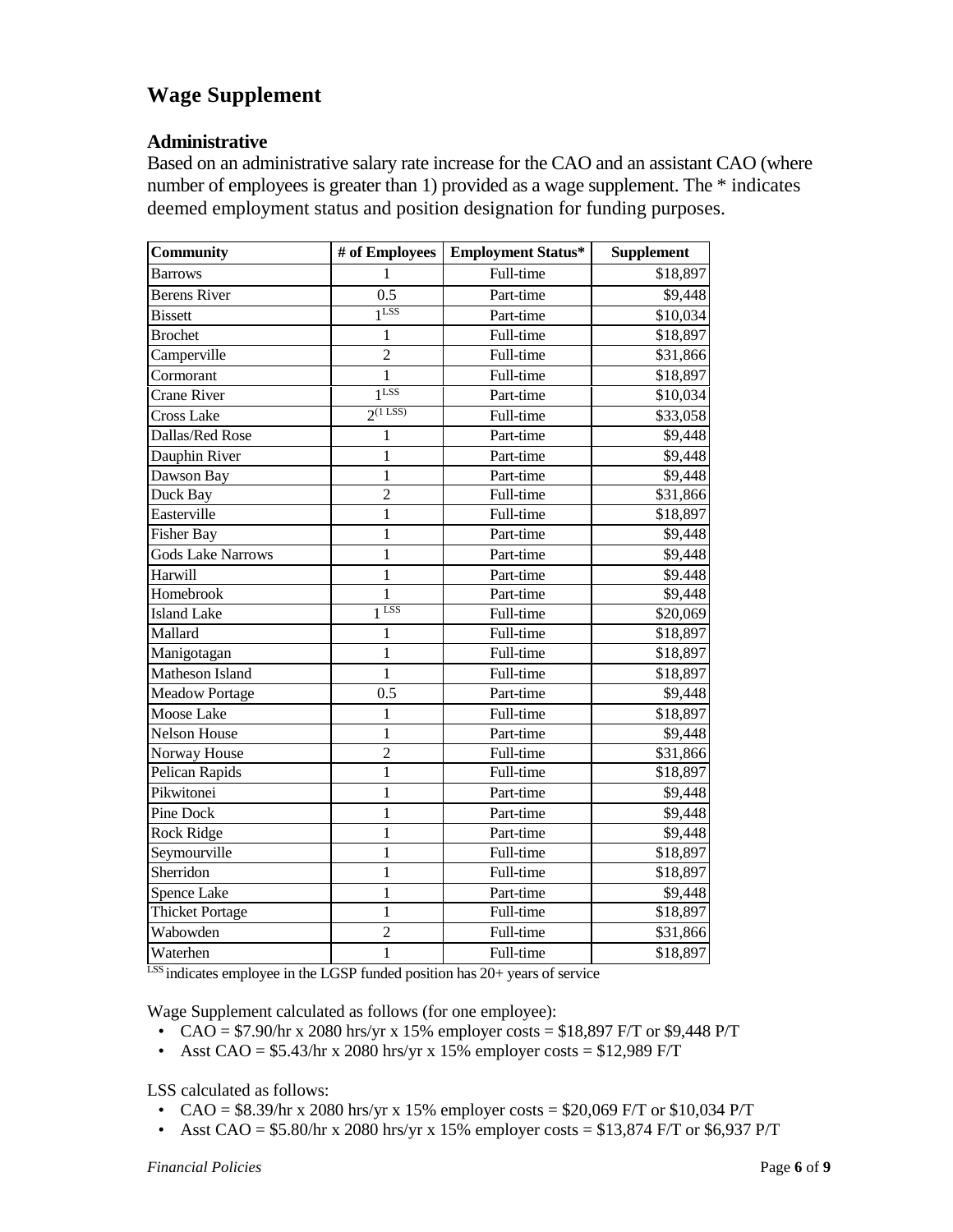#### **Other Employees**

Based on salary rate increases for public works employee(s) and recreation director in the LGSP funded positions provided as a wage supplement.

|                          | <b>Public Works Employee(s)</b> |                   | <b>Recreation Director</b> |                   |  |
|--------------------------|---------------------------------|-------------------|----------------------------|-------------------|--|
| <b>Community</b>         | # of Employees                  | <b>Supplement</b> | # of Employees             | <b>Supplement</b> |  |
| <b>Barrows</b>           | 1.5                             | \$31,179          | $\boldsymbol{0}$           | 0                 |  |
| <b>Berens River</b>      | $\overline{1.5}$                | \$31,179          | $\overline{0}$             | $\overline{0}$    |  |
| <b>Bissett</b>           | 1                               | \$20,786          | $\boldsymbol{0}$           | $\overline{0}$    |  |
| <b>Brochet</b>           | 0.5                             | \$10,393          | $\boldsymbol{0}$           | $\theta$          |  |
| Camperville              | $\overline{c}$                  | \$41,572          | 1                          | \$13,204          |  |
| Cormorant                | $\overline{2}$                  | \$41,572          | $\mathbf{1}$               | \$13,204          |  |
| <b>Crane River</b>       | $\mathbf{1}$                    | \$20,786          | $\mathbf{1}$               | \$13,204          |  |
| <b>Cross Lake</b>        | $1.5^{(1 \text{ LSS})}$         | \$32,208          | $\mathbf{1}$               | \$13,204          |  |
| Duck Bay                 | $\overline{1.5}$                | \$31,179          | $\mathbf{1}$               | \$13,204          |  |
| Easterville              | $\mathbf 1$                     | \$20,786          | $\mathbf{0}$               |                   |  |
| <b>Gods Lake Narrows</b> | 1LSS                            | \$21,815          | $\boldsymbol{0}$           | $\boldsymbol{0}$  |  |
| <b>Island Lake</b>       | 1                               | \$20,786          | $\mathbf{0}$               | $\overline{0}$    |  |
| Mallard                  | $\mathbf{1}$                    | \$20,786          | $\mathbf{0}$               | $\mathbf{0}$      |  |
| Manigotagan              | 1                               | \$20,786          | $\mathbf{0}$               | $\boldsymbol{0}$  |  |
| Matheson Island          | 1                               | \$20,786          | $\boldsymbol{0}$           | $\mathbf{0}$      |  |
| <b>Meadow Portage</b>    | 0.5                             | \$10,393          | $\mathbf{0}$               | $\overline{0}$    |  |
| <b>Moose Lake</b>        | $\overline{1.5}$                | \$31,179          | $\mathbf{0}$               | $\mathbf{0}$      |  |
| <b>Nelson House</b>      | 0.5                             | \$10,393          | $\boldsymbol{0}$           | $\Omega$          |  |
| Norway House             | 4.5                             | \$93,537          | $\mathbf{1}$               | \$13,204          |  |
| Pelican Rapids           | 0.5                             | \$10,393          | $\boldsymbol{0}$           | $\Omega$          |  |
| Pikwitonei               | 1                               | \$20,786          | $\boldsymbol{0}$           | $\mathbf{0}$      |  |
| Pine Dock                | 1.5                             | \$31,179          | $\boldsymbol{0}$           | $\mathbf{0}$      |  |
| Seymourville             | 1                               | \$20,786          | $\mathbf{0}$               | $\overline{0}$    |  |
| Sherridon                | $\overline{1.5}$                | \$31,179          | $\boldsymbol{0}$           | $\overline{0}$    |  |
| <b>Thicket Portage</b>   | $\mathbf{1}$                    | \$20,786          | $\boldsymbol{0}$           | $\theta$          |  |
| Wabowden                 | $\overline{2}$                  | \$41,572          | 1                          | \$13,204          |  |
| Waterhen                 | 1.5                             | \$31,179          | $\boldsymbol{0}$           | $\boldsymbol{0}$  |  |

 $\overline{LSS}$  indicates employee in the LGSP funded position has 20+ years of service

Wage Supplement calculated as follows (for one employee):

- PWE =  $$8.69$ /hr x 2080 hrs/yr x 15% employer costs =  $$20,786$  F/T or \$10,393 P/T
- Recreation Director =  $$5.52/hr$  x 2080 hrs/yr x 15% employer costs =  $$13,204$  F/T

LSS calculated as follows:

- PWE =  $$9.12$ /hr x 2080 hrs/yr x 15% employer costs =  $$21,815$  F/T or  $$10,908$  P/T
- Recreation Director =  $$5.91/hr$  x 2080 hrs/yr x 15% employer costs =  $$14,137$  F/T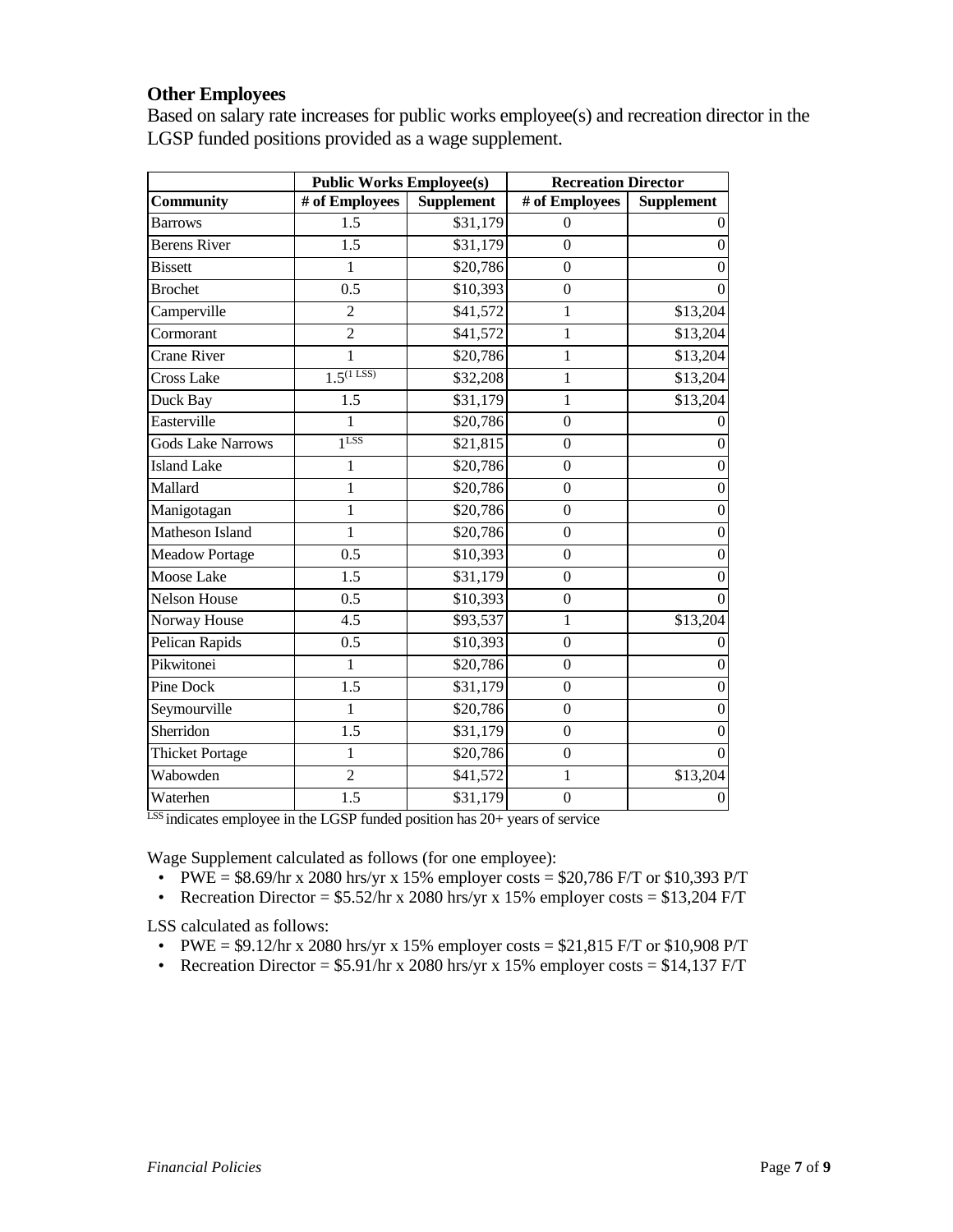# **Bi-weekly Northern Remoteness Allowance Schedule**

| <b>Location</b>          | <b>Dependent</b> | <b>Single</b> |
|--------------------------|------------------|---------------|
| <b>Berens River</b>      | \$278.66         | \$159.75      |
| <b>Brochet</b>           | \$332.86         | \$191.67      |
| Cormorant                | \$157.12         | \$100.18      |
| Cross Lake               | \$299.61         | \$173.19      |
| Easterville              | \$137.44         | \$86.77       |
| <b>Gods Lake Narrows</b> | \$330.16         | \$189.80      |
| Island Lake              | \$307.59         | \$175.70      |
| Matheson Island          | \$188.46         | \$133.65      |
| Moose Lake               | \$199.54         | \$123.37      |
| Nelson House             | \$204            | \$124.58      |
| Norway House             | \$266.50         | \$152.39      |
| Pikwitonei               | \$261.27         | \$156.50      |
| Pine Dock                | \$188.46         | \$133.65      |
| Sherridon                | \$212.77         | \$130.51      |
| <b>Thicket Portage</b>   | \$260.71         | \$156.10      |
| Wabowden                 | \$223.37         | \$152.43      |